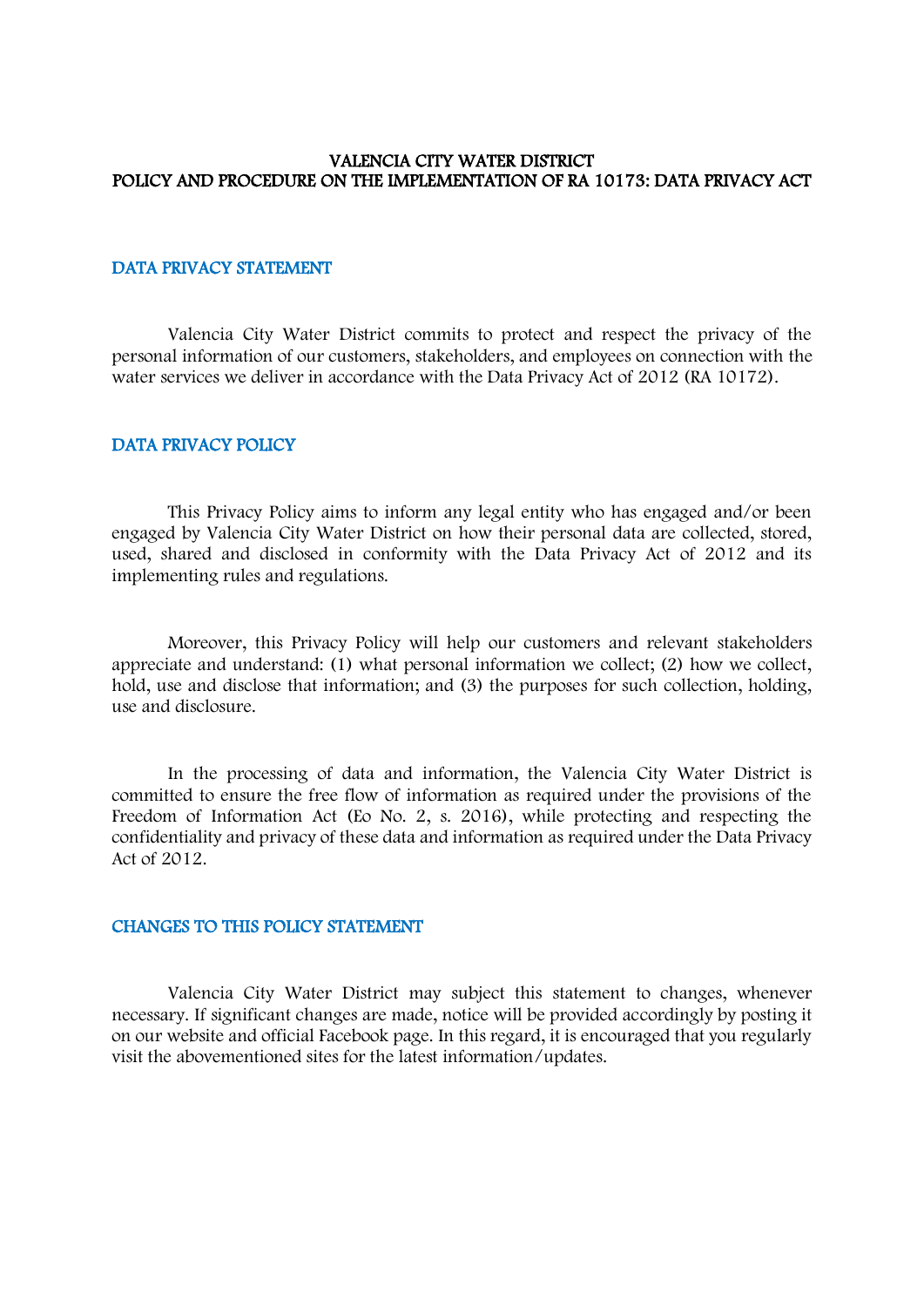## COLLECTING PERSONAL INFORMATION

When you apply for and/or use our services, we collect your personal information.

The term "Personal Information" as used in this Policy, refers to any data in the possession of, or likely to come into the possession of Valencia City Water District, that can be used to identify a specific, living person.

Personal Information we collect and process includes:

- Personal details such as name, address (including nearest landmark), contact details, and signature;
- Personal information connected with customer account such as customer account number;
- Sensitive Personal Information such as government-issued identification number (e.g. SSS, GSIS, TIN, etc.), which is required for identity verification purposes. For senior citizens, OSCA/DSWD ID is collected to establish qualification for senior citizen discount.

We collect your personal information through:

- The information you provide to us in relation to the services we render , such as application for new meter installation, transfer of service connection, job order request, and other related services offered by Valencia City Water District;
- **Personal interaction with our staff- i.e. meetings, conferences,** orientation seminars, and the like;
- Phone, e-mail and/or other means of communication utilized by Valencia City Water District;
- Relevant personal information in relation to complaints/requests coursed through social media platform such as the Valencia City Water District official Facebook page;
- Resume/Curriculum Vitae which aspiring applicants for employment submit to Valencia City Water District

### USING PERSONAL INFORMATION

Valencia City Water District may use your personal information to allow our employees to assist you in all matters relating to your water service account.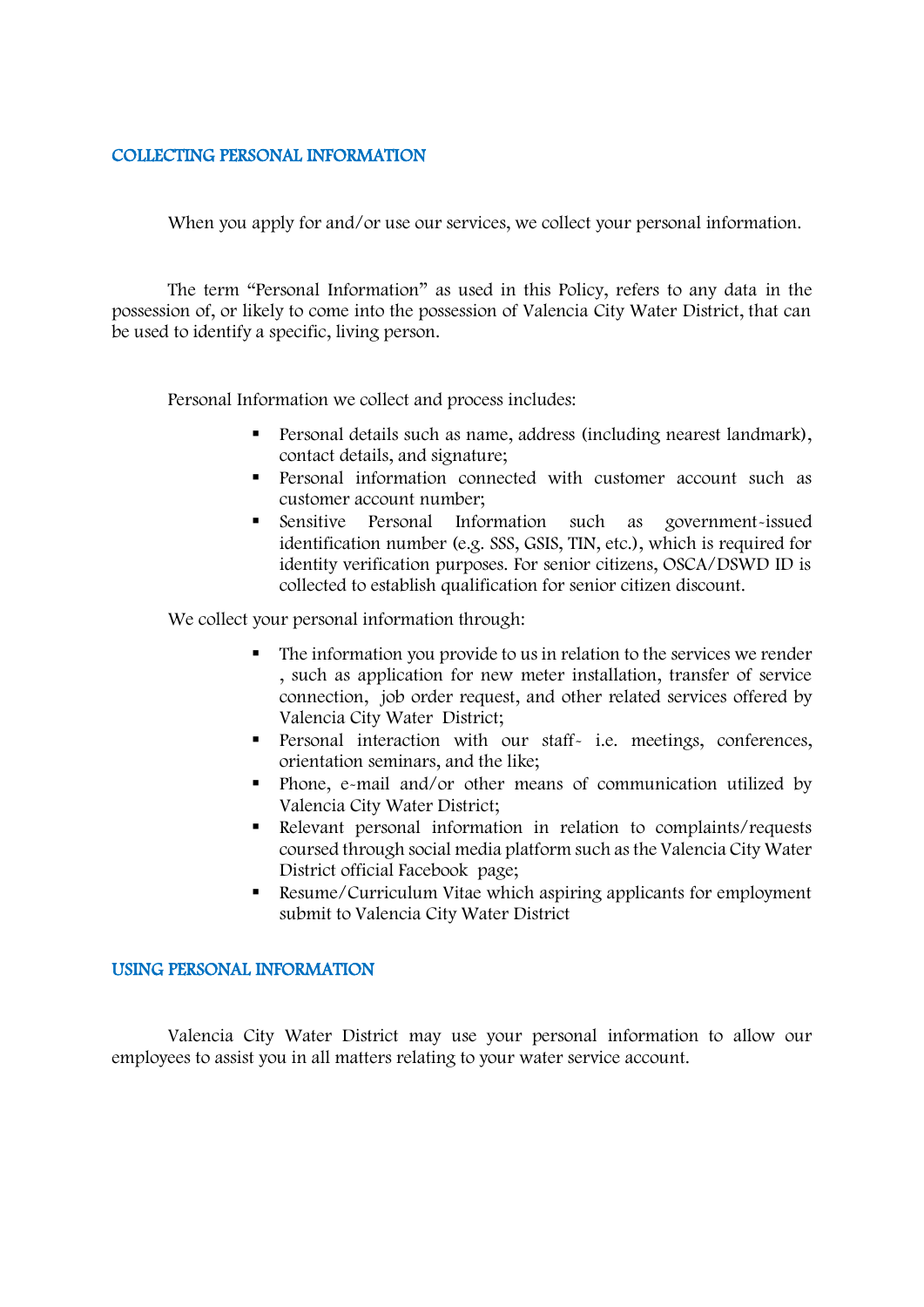We collect your personal information for the following purposes:

- To be used for assessment on your water service application, service request and the like;
- To create, process and maintain your customer account with the district;
- To be used as reference for communication related to the application process, consumption and billing, notices, advisories and other necessary documents for the continued use of our services;
- To enable the district to respond to queries, requests, complaints and other related concerns of customers;
- To comply with government and other regulatory requirements and to establish, exercise or defend legal claims and other activities permitted by law or with your express consent;
- $\blacksquare$  To respond to law enforcement authority or other government regulatory bodies' requests;
- To comply with government and other regulatory requirements;
- To be used in continually improving the district's services

Personal information shall not be used for any purpose that is contrary to law, morals or public policy or in any other manner without the customer's consent or notification.

## SHARING PERSONAL INFORMATION

Subject to the provisions of the Data Privacy Act of 2012, together with your consent, we may share, preserve, transfer, and disclose your Personal Information to the following:

- Valencia City Water District staff who may require it to perform official duties;
- Third parties that support the services we provide;
- Any person with whom you give us written permission to share it with;
- Government authorities and such entities that may have a legitimate and legal interest in the information, in response to a legal request such as a search warrant, court order or subpoena;
- Official entities concerned with the detection and prevention of criminal activities

Your personal information shall never be sold. Furthermore, we take measures to keep your information safe and secure at all times.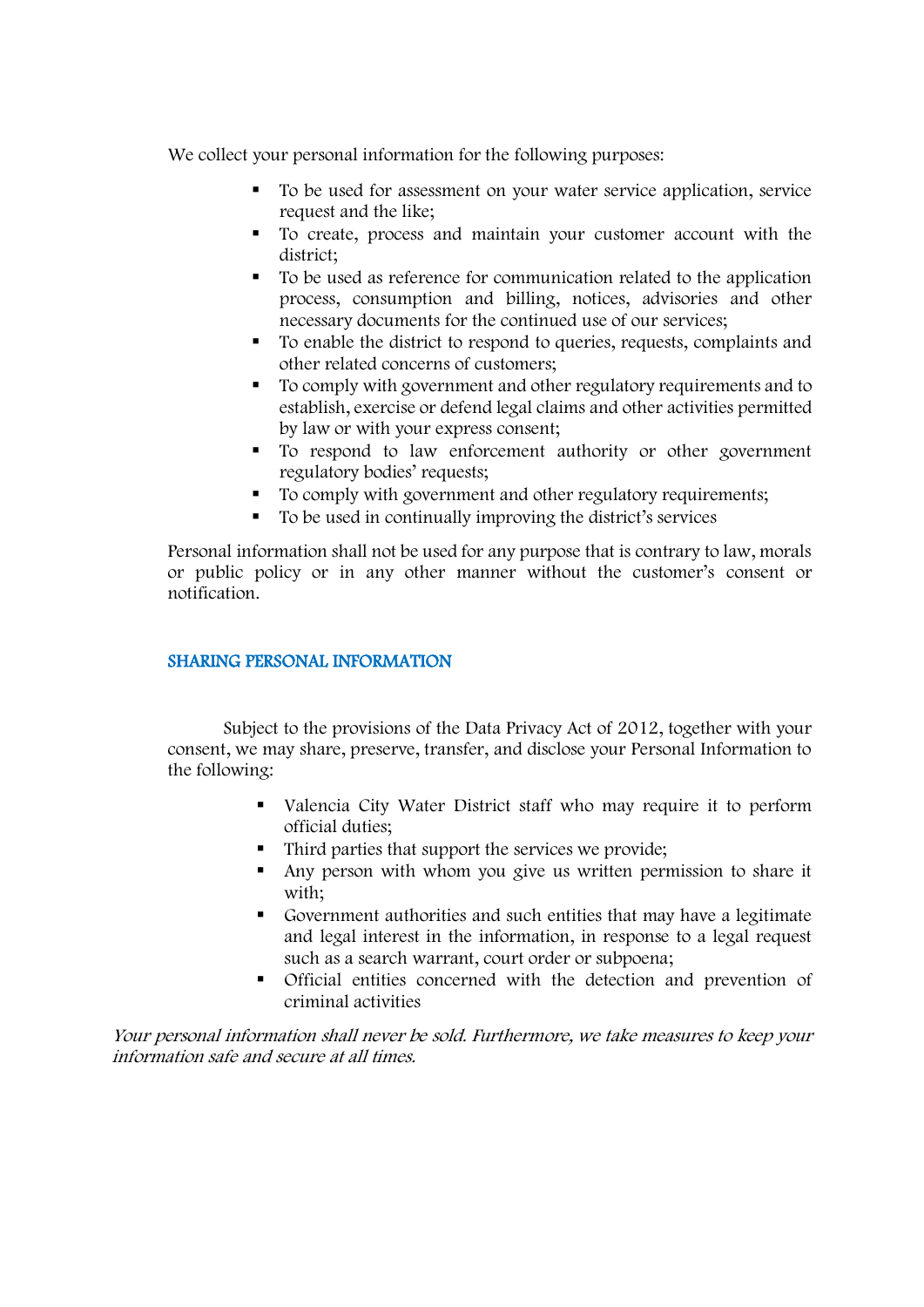#### STORING AND PROTECTING PERSONAL INFORMATION

 All personal information collected is held in a secured database. The district is committed to implement appropriate security measures and policies to uphold confidentiality and integrity. We employ reasonable organizational, technical and administrative measures to protect and safeguard your Personal Information within our organization, which include but not limited to the following:

1. Employee Data Security Awareness. This is a basic awareness coaching conducted especially to those personnel who handle the personal information involving customers.

2. Access Management. We manage user access strictly limited to authorized personnel with prompts for password to ensure data integrity.

3. Physical Storage. All paper-based documents containing personal information are kept and stored in locked filing cabinets and/or secure warehouse, while the digital files are kept in secured cloud-based storage, as well as on various computers.

4. Monitoring for Security Breaches. The district regularly monitors its information systems for possible breaches through the different medium of online security platforms.

Unfortunately, no data transmission or data storage can be guaranteed to be 100% secure. If the customer has considerable reason to believe that his/her interaction with us is no longer secure (for example, if the customer feels that the security of his/her account has been compromised, please contact our Data Protection Officer (DPO) immediately. Her contact details are provided below.

## YOUR RIGHTS AS DATA SUBJECT

 As a data subject whose Personal Information has been and will be collected and processed by us, you are entitled to the following right, pursuant to Section 16 of the DPA, and Section 34 of its Implementing Rules and Regulations, as follows:

- 1. Right to be informed;
- 2. Right to object;
- 3. Right to access;
- 4. Right to rectification;
- 5. Right to erasure or blocking;